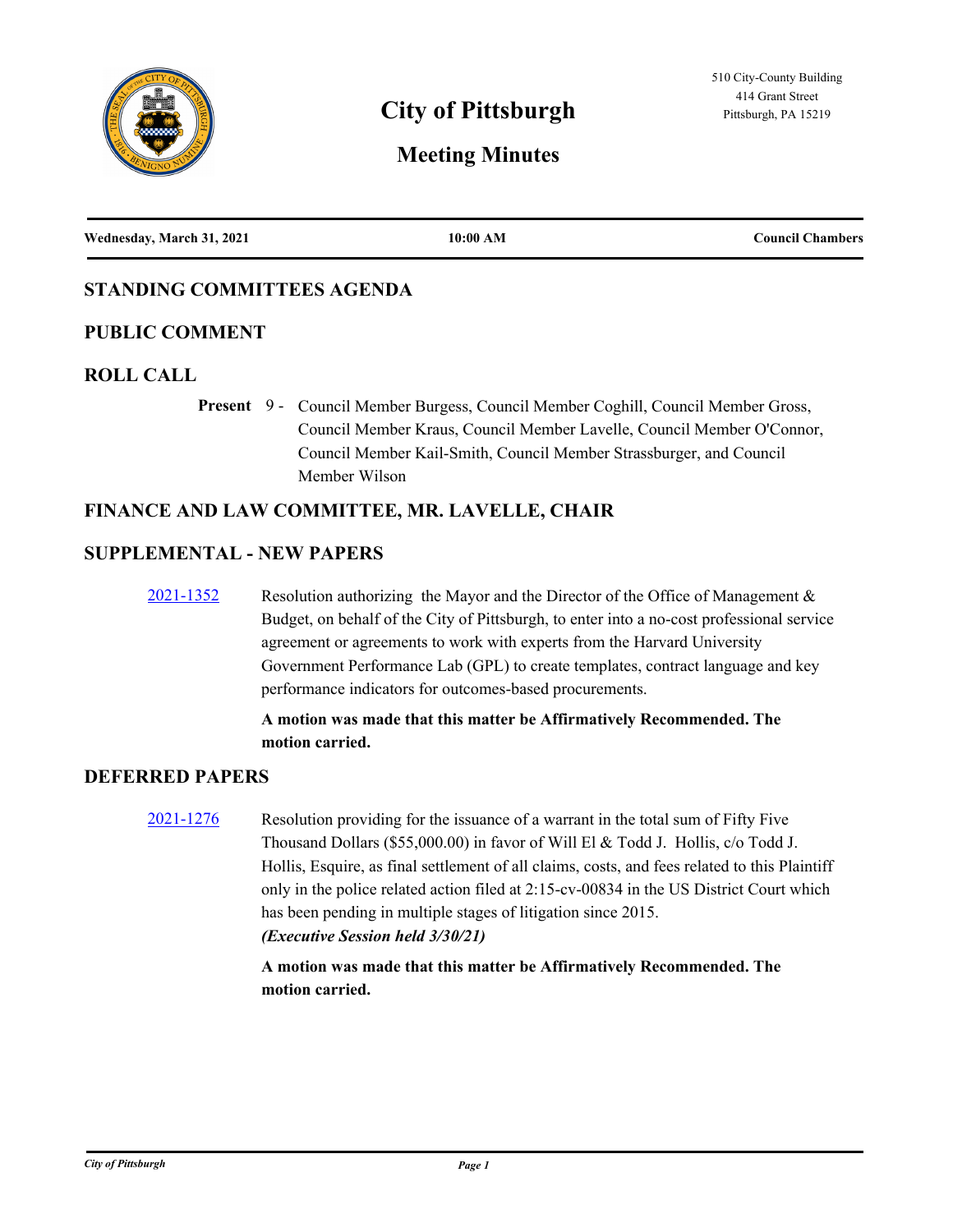| 2021-1277         | Resolution authorizing the issuance of a warrant in favor of Joann Ducouer and her<br>attorney, Bernard C. Caputo, Esquire, in the amount of Twelve Thousand Five<br>Hundred Dollars and No Cents (\$12,500.00) in full and final settlement of litigation<br>filed at GD 14-010902 in the Court of Common Pleas of Allegheny County.<br>(Executive Session held 3/30/21)  |
|-------------------|----------------------------------------------------------------------------------------------------------------------------------------------------------------------------------------------------------------------------------------------------------------------------------------------------------------------------------------------------------------------------|
|                   | A motion was made that this matter be Affirmatively Recommended. The<br>motion carried.                                                                                                                                                                                                                                                                                    |
| 2021-1278         | Resolution authorizing the issuance of a warrant in favor of Chris Boyle Law<br>Enforcement Consulting, LLC, 1759 Fort Washington Avenue, Ambler, PA for<br>professional consulting services in connection with litigation for an amount not to<br>exceed Thirteen Thousand Dollars (\$13,000.00).<br>(Executive Session held 3/30/21)                                     |
|                   | A motion was made that this matter be Affirmatively Recommended. The<br>motion carried.                                                                                                                                                                                                                                                                                    |
| 2021-1305         | Resolution authorizing the Mayor and the City Solicitor to enter into a Professional<br>Services Agreement with Pietragallo Gordon Alfano Bosick & Raspanti, LLC for<br>professional legal services in connection with civil rights litigation for an amount not to<br>exceed Eighty-Five Thousand Dollars and No Cents (\$85,000.00).<br>(Executive Session held 3/30/21) |
|                   | A motion was made that this matter be Affirmatively Recommended. The<br>motion carried.                                                                                                                                                                                                                                                                                    |
| <b>NEW PAPERS</b> |                                                                                                                                                                                                                                                                                                                                                                            |
| 2021-1331         | Resolution authorizing the issuance of a warrant in favor of MGT of America<br>Consulting, LLC, P. O. Box 17780, Clearwater, Florida 33762-0780 in the amount<br>of Thirty Two Thousand Five Hundred Dollars (\$32,500.00) relating to a case filed in<br>the Allegheny County Court of Common Pleas at G.D. 15-023074.<br>(Executive Session Requested)                   |
|                   | A motion was made that this matter be Held for Executive Session. The<br>motion carried.                                                                                                                                                                                                                                                                                   |
| 2021-1333         | Resolution providing for a professional services agreement or agreements or existing<br>agreements for consulting services, but not limited to auditing, accounting, and<br>technical services for the City Controller's Office at a cost not to exceed<br>\$150,000.00                                                                                                    |
|                   | A motion was made that this matter be Affirmatively Recommended. The<br>motion carried.                                                                                                                                                                                                                                                                                    |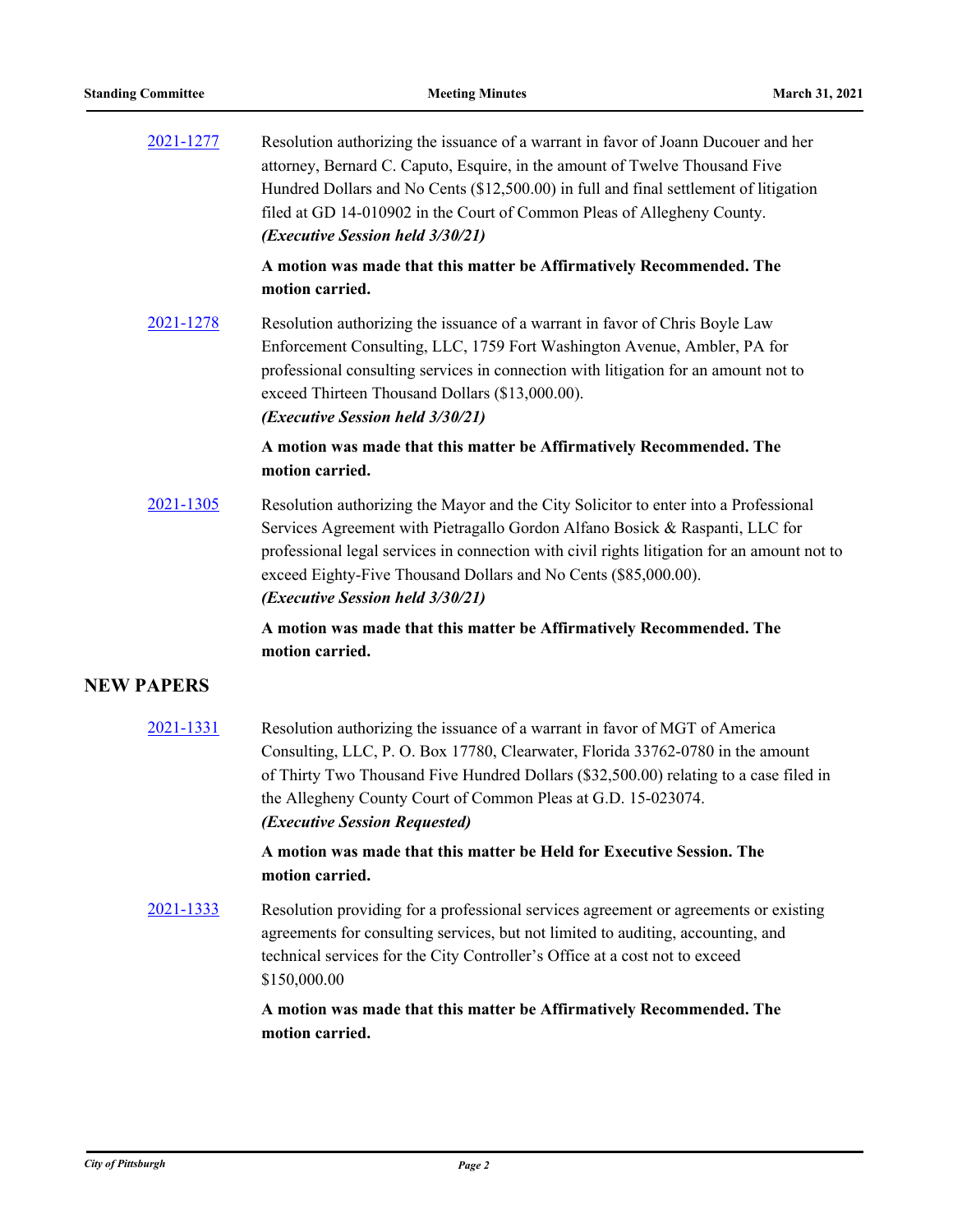#### **INVOICES**

# **INVOICES FOR COUNCIL APPROVAL**

**The following departmental invoices not covered under a contract with the City shall be paid by the City Controller after the invoices have been approved by City Council at the March 31st Standing Committees meeting. A completed standard form detailing the expenditures is attached to all of the below listed invoices. No payments will be made to any of the below listed vendors prior the approval of City Council.**

### **CITY COUNCIL**

**Coghill, Anthony – reimb/postage for newsletter (D4) 2,855.54**

**Plavchak, Blake – reimb/toner (Dist. 4) 68.98**

### **OFFICE OF EQUITY**

**Global Wordsmiths – translation services 223.21**

#### **LAW**

**Wolters Kluwer Law & Business – legal publications 713.85**

**ProQuest – online research source 896.46**

#### **PLI**

**Masi, Vincent – reimbursement for state certification 104.87**

**Eldaher, Nizar – reimbursement for state certification 438.00**

### **PUBLIC SAFETY ADMINISTRATION**

**Ford, Roland – virtual winter line dancing videos 500.00**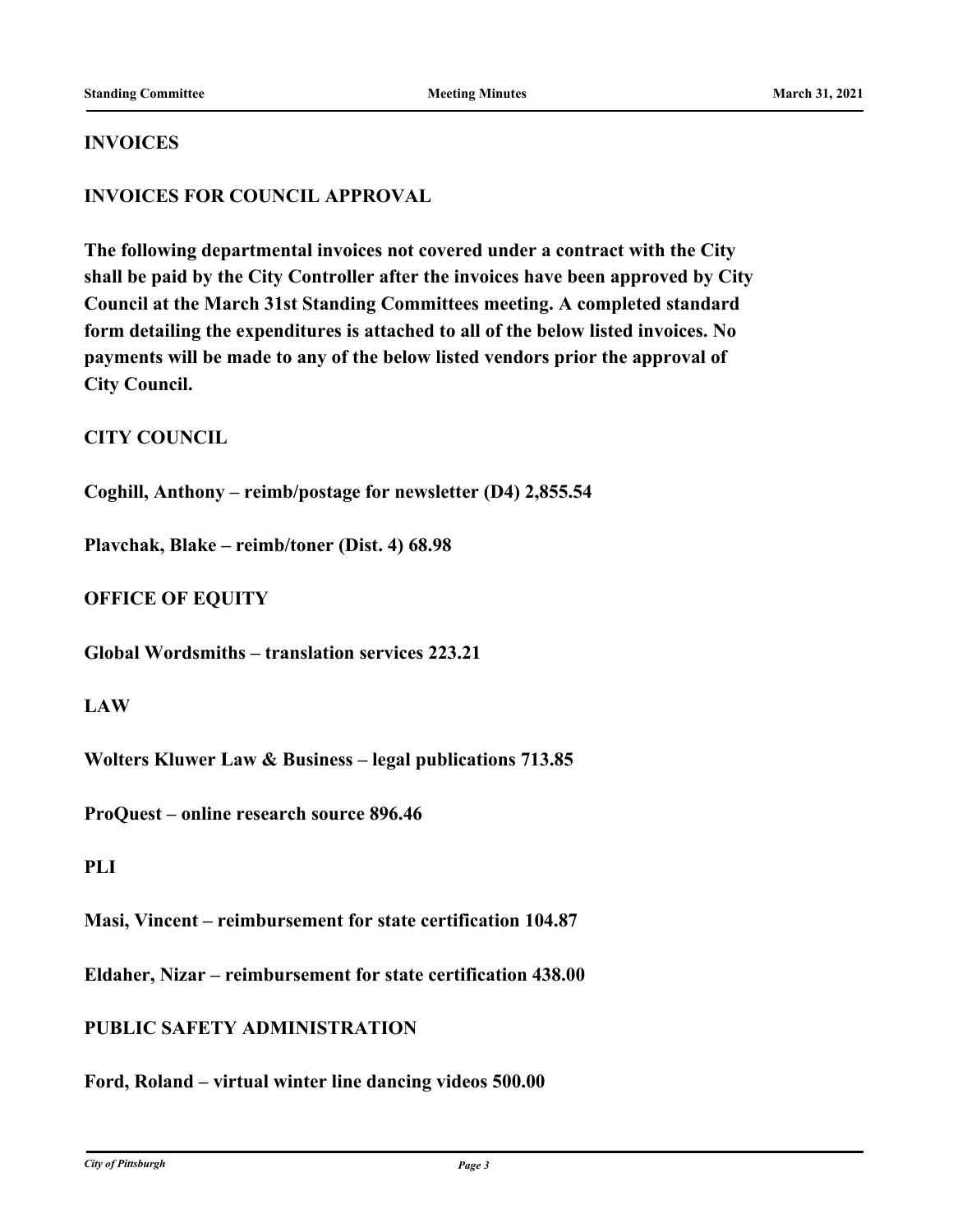#### **FIRE**

**Premier Safety – supplies for recruit class 76.90**

**Waterway – repair and supplies for ground ladders 1,341.00**

### **ANIMAL CARE & CONTROL**

**A Step Up Veterinary Inc – professional veterinary services 3,300.00**

### **PARKS & RECREATION**

**King General Cleaning – sanitizing/disinfecting at Schenley ice rink 1,245.00**

**King General Cleaning – sanitizing/disinfecting at Schenley ice rink 249.00**

**A motion was made that this matter be Approved. The motion carried.**

#### **INTRA DEPARTMENTAL TRANSFERS**

**NONE**

### **P-CARD APPROVALS**

**A motion was made that this matter be Approved. The motion carried.**

[Item 47](http://pittsburgh.legistar.com/gateway.aspx?m=l&id=/matter.aspx?key=26199) P-Cards

# **PUBLIC SAFETY SERVICES COMMITTEE, MR. O'CONNOR, CHAIR**

# **DEFERRED PAPERS**

[2021-1087](http://pittsburgh.legistar.com/gateway.aspx?m=l&id=/matter.aspx?key=25915) Ordinance supplementing the Pittsburgh Code of Ordinances, Title One -- Administrative, Article III - Organization, Chapter 116: Department of Public Safety, to add a new subsection, § 116.17 - "Prohibition on the Execution of 'No-Knock' Warrants", by requiring all City police officers, when executing any warrant, to physically knock and announce the presence of police before entering a premises." *(Executive Session held 2/1/21)* SPONSOR /S: COUNCIL MEMBER BURGESS, COUNCIL MEMBER LAVELLE, COUNCIL MEMBER STRASSBURGER, COUNCIL MEMBER WILSON, COUNCIL MEMBER KRAUS AND COUNCIL MEMBER O'CONNOR

> **A motion was made that this matter be Held in the Committee on Public Safety Services, due back by 4/14/2021. The motion carried.**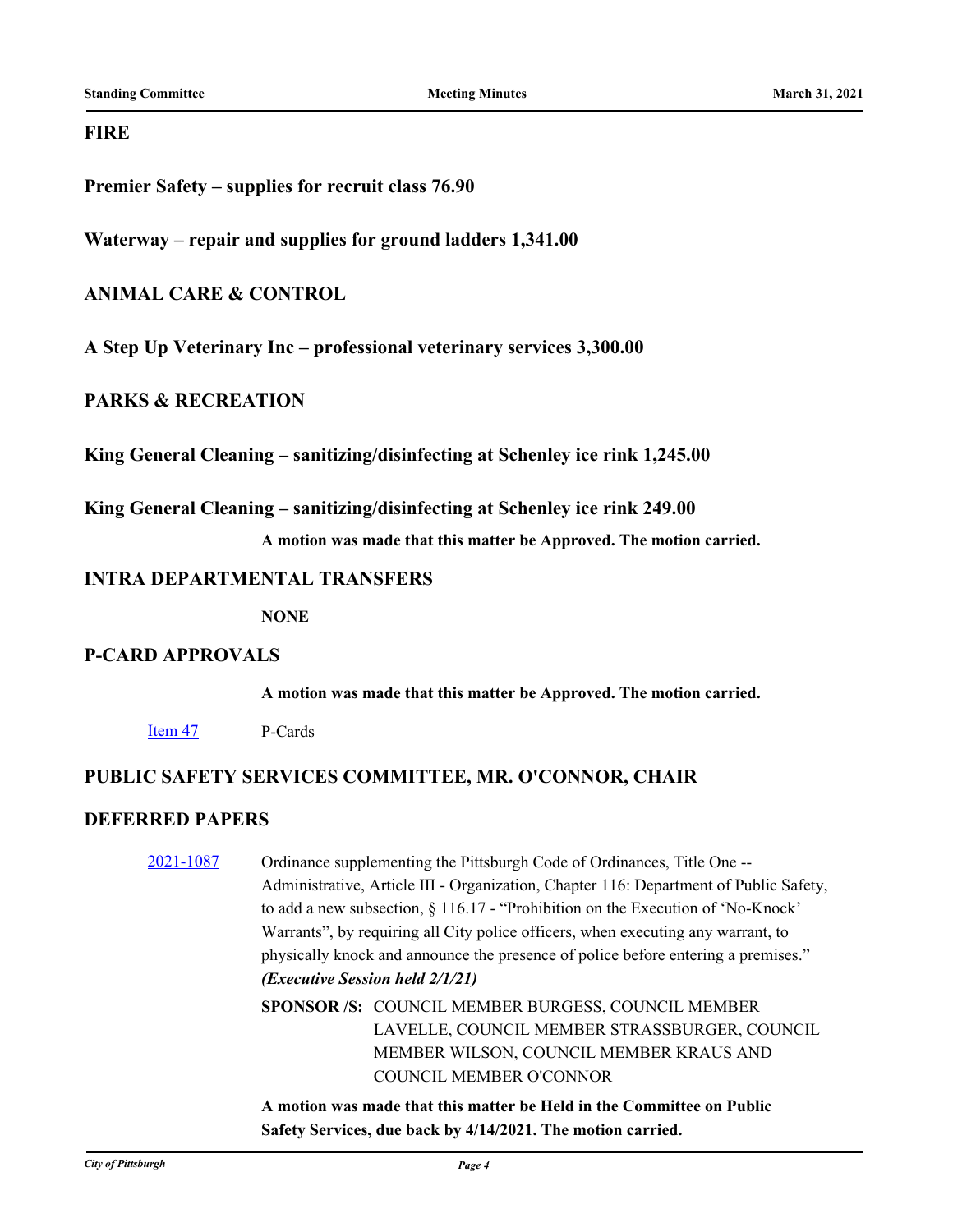# **PUBLIC WORKS COMMITTEE, MR. COGHILL, CHAIR**

#### **DEFERRED PAPERS**

[2020-0482](http://pittsburgh.legistar.com/gateway.aspx?m=l&id=/matter.aspx?key=25284) Resolution granting unto 1505 E CARSON STREET,LP, their successors and assigns, the privilege and license to construct, maintain and use at their own cost and expense, a new projecting sign, at 1505 E. Carson Street, in the 17th Ward, 3rd Council District of the City of Pittsburgh, Pennsylvania.

### **A motion was made that this matter be Waived under the Rules of Council to bring back on Agenda The motion carried by the following vote:**

- Aye: 9 Council Member Burgess, Council Member Coghill, Council Member Gross, Council Member Kraus, Council Member Lavelle, Council Member O'Connor, Council Member Kail-Smith, Council Member Strassburger, and Council Member Wilson
- **No:** 0
- **Abstain:** 0

### **A motion was made that this matter be UNTABLED to the Committee on Public Works . The motion carried by the following vote:**

- Aye: 9 Council Member Burgess, Council Member Coghill, Council Member Gross, Council Member Kraus, Council Member Lavelle, Council Member O'Connor, Council Member Kail-Smith, Council Member Strassburger, and Council Member Wilson
- **No:** 0
- **Abstain:** 0

# **A motion was made that this matter be Affirmatively Recommended. The motion carried.**

# **NEW PAPERS**

[2021-1314](http://pittsburgh.legistar.com/gateway.aspx?m=l&id=/matter.aspx?key=26152) Resolution granting unto NORTHSIDE COMMON MINISTRIES INC, their successors and assigns, the privilege and license to construct, maintain and use at their own cost and expense, an existing set of entry steps, and canopies, at 1601 Brighton Road, in the 25th Ward, 6th Council District of the City of Pittsburgh, Pennsylvania.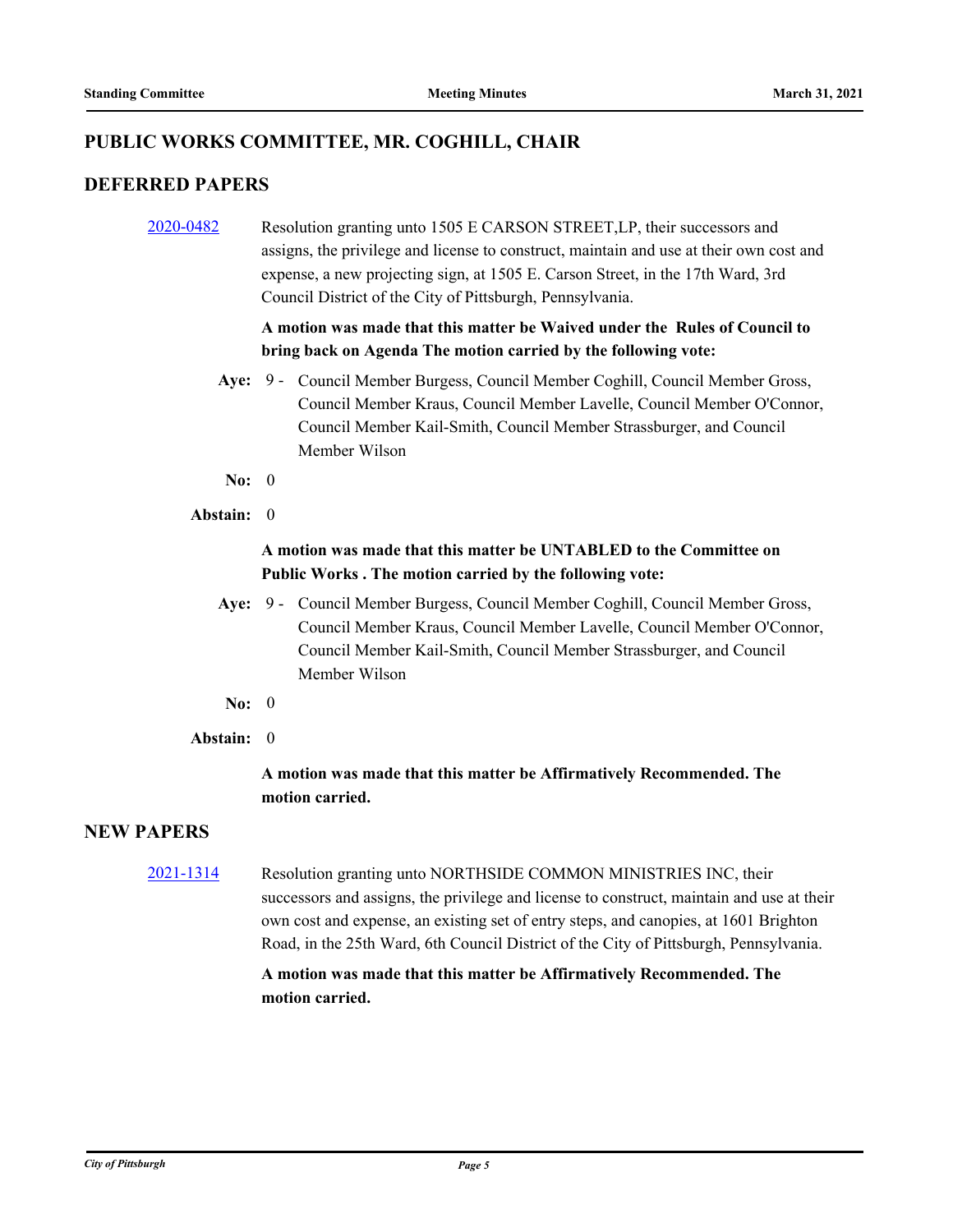[2021-1315](http://pittsburgh.legistar.com/gateway.aspx?m=l&id=/matter.aspx?key=26153) Resolution granting unto FRICK LENDER ASSOCIATES LP, their successors and assigns, the privilege and license to construct, maintain and use at their own cost and expense, a projecting blade sign, at 437 Grant Street in the 2nd Ward, 6th Council District of the City of Pittsburgh, Pennsylvania.

> **A motion was made that this matter be Affirmatively Recommended. The motion carried.**

[2021-1316](http://pittsburgh.legistar.com/gateway.aspx?m=l&id=/matter.aspx?key=26154) Resolution granting unto 601 GRANT STREET INVESTMENT LP, their successors and assigns, the privilege and license to construct, maintain and use at their own cost and expense, a projecting blade sign, at 601 Grant Street in the 2nd Ward, 6th Council District of the City of Pittsburgh, Pennsylvania.

#### **A motion was made that this matter be Affirmatively Recommended. The motion carried.**

[2021-1317](http://pittsburgh.legistar.com/gateway.aspx?m=l&id=/matter.aspx?key=26155) Resolution granting unto NICHOLAS NICHOLAS G & DIANE M LANDIS, their successors and assigns, the privilege and license to construct, maintain and use at their own cost and expense, to install a new awning, at 26 Market Square, in the 1st Ward, 6th Council District of the City of Pittsburgh, Pennsylvania.

#### **A motion was made that this matter be Affirmatively Recommended. The motion carried.**

[2021-1318](http://pittsburgh.legistar.com/gateway.aspx?m=l&id=/matter.aspx?key=26156) Resolution granting unto SOLARA VENTURES VII LLC, their successors and assigns, the privilege and license to construct, maintain and use at their own cost and expense, to install tree pits, at 2635 Penn Ave in the 2nd Ward, 7th Council District of the City of Pittsburgh, Pennsylvania.

#### **A motion was made that this matter be Affirmatively Recommended. The motion carried.**

[2021-1319](http://pittsburgh.legistar.com/gateway.aspx?m=l&id=/matter.aspx?key=26157) Resolution granting unto TERMINAL LEASING INC, their successors and assigns, the privilege and license to construct, maintain and use at their own cost and expense, a new concrete and wood cafe deck, two (2) standard tree pits, and, two (2) new suspended steel canopies along 24th St, at 2400 Smallman Street, in the 2nd Ward, 7th Council District of the City of Pittsburgh, Pennsylvania.

### **A motion was made that this matter be Affirmatively Recommended. The motion carried.**

[2021-1320](http://pittsburgh.legistar.com/gateway.aspx?m=l&id=/matter.aspx?key=26158) Resolution authorizing acceptance, by the City of Pittsburgh, of the dedication of Zuzu Circle (3-N-239), originally recorded as "Bailey Park Avenue" in the Bailey Park Plan of Lots, situate in the 18th Ward, 3rd Council District of the City of Pittsburgh.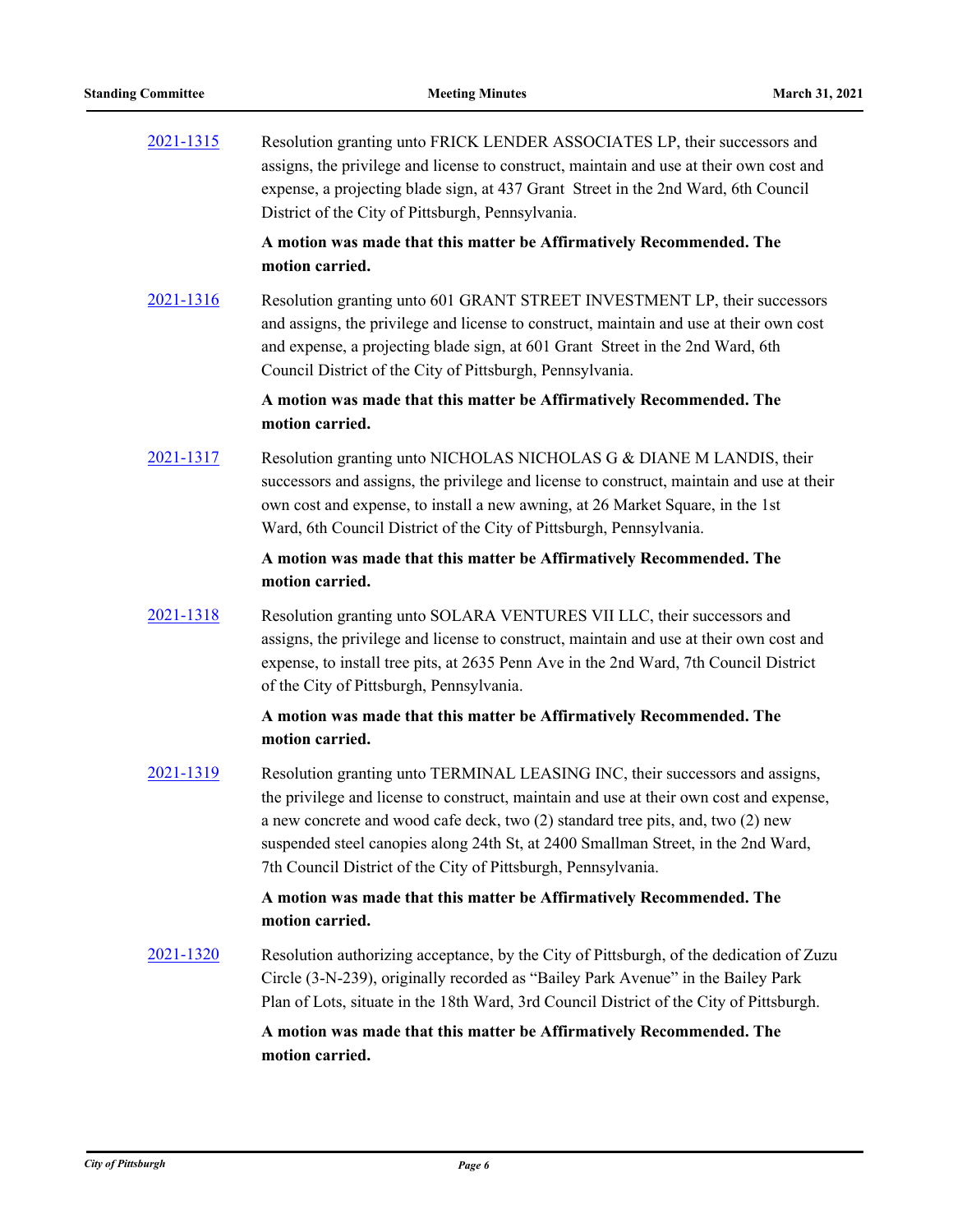[2021-1321](http://pittsburgh.legistar.com/gateway.aspx?m=l&id=/matter.aspx?key=26159) Resolution granting unto OISHII DONBURI INC, their successors and assigns, the privilege and license to construct, maintain and use at their own cost and expense, a small blade sign that will project into the right-of-way, at 5227 Butler Street, in the 10th Ward, 7th Council District of the City of Pittsburgh, Pennsylvania.

> **A motion was made that this matter be Affirmatively Recommended. The motion carried.**

[2021-1322](http://pittsburgh.legistar.com/gateway.aspx?m=l&id=/matter.aspx?key=26160) Resolution granting unto QUALITY MANAGED SERVICES LLC, their successors and assigns, the privilege and license to construct, maintain and use at their own cost and expense, an existing set of entry steps, at 5416 Butler Street, in the 10th Ward, 7th Council District of the City of Pittsburgh, Pennsylvania.

> **A motion was made that this matter be Affirmatively Recommended. The motion carried.**

[2021-1323](http://pittsburgh.legistar.com/gateway.aspx?m=l&id=/matter.aspx?key=26161) Resolution granting unto PITTSBURGH TRUST FOR CULTURAL RESOURCES, their successors and assigns, the privilege and license to construct, maintain and use at their own cost and expense, an existing fire escape at 937 Liberty Ave, in the 2nd Ward, 6th Council District of the City of Pittsburgh, Pennsylvania.

#### **A motion was made that this matter be Affirmatively Recommended. The motion carried.**

[2021-1324](http://pittsburgh.legistar.com/gateway.aspx?m=l&id=/matter.aspx?key=26162) Resolution granting unto EXTRA SPACE EAST I LLC, their successors and assigns, the privilege and license to construct, maintain and use at their own cost and expense, to install (7) seven new entrance canopies at 7535 Penn Ave in the 14th Ward, 9th Council District of the City of Pittsburgh, Pennsylvania.

#### **A motion was made that this matter be Affirmatively Recommended. The motion carried.**

[2021-1326](http://pittsburgh.legistar.com/gateway.aspx?m=l&id=/matter.aspx?key=26164) Resolution providing for a reimbursement agreement with the Pennsylvania Department of Transportation for costs associated with the Preliminary Engineering phase of the Larimer Avenue Bridge project, and providing for the payment of municipal incurred costs thereof, not to exceed Seven Hundred Thirty One Thousand Five Hundred (\$731,500.00) dollars; and the municipal share of Commonwealth Incurred Costs not to exceed One Thousand Five Hundred (\$1,500.00) dollars.

### **A motion was made that this matter be Affirmatively Recommended. The motion carried.**

[2021-1328](http://pittsburgh.legistar.com/gateway.aspx?m=l&id=/matter.aspx?key=26166) Resolution authorizing the Mayor and Director of the Department of Public Works to enter on behalf of the City of Pittsburgh into an Energy Services Agreement or Agreements with Energy Center Pittsburgh LLC for the supply of steam to the City-County Building, with the possibility of hot and/or chilled water in the future.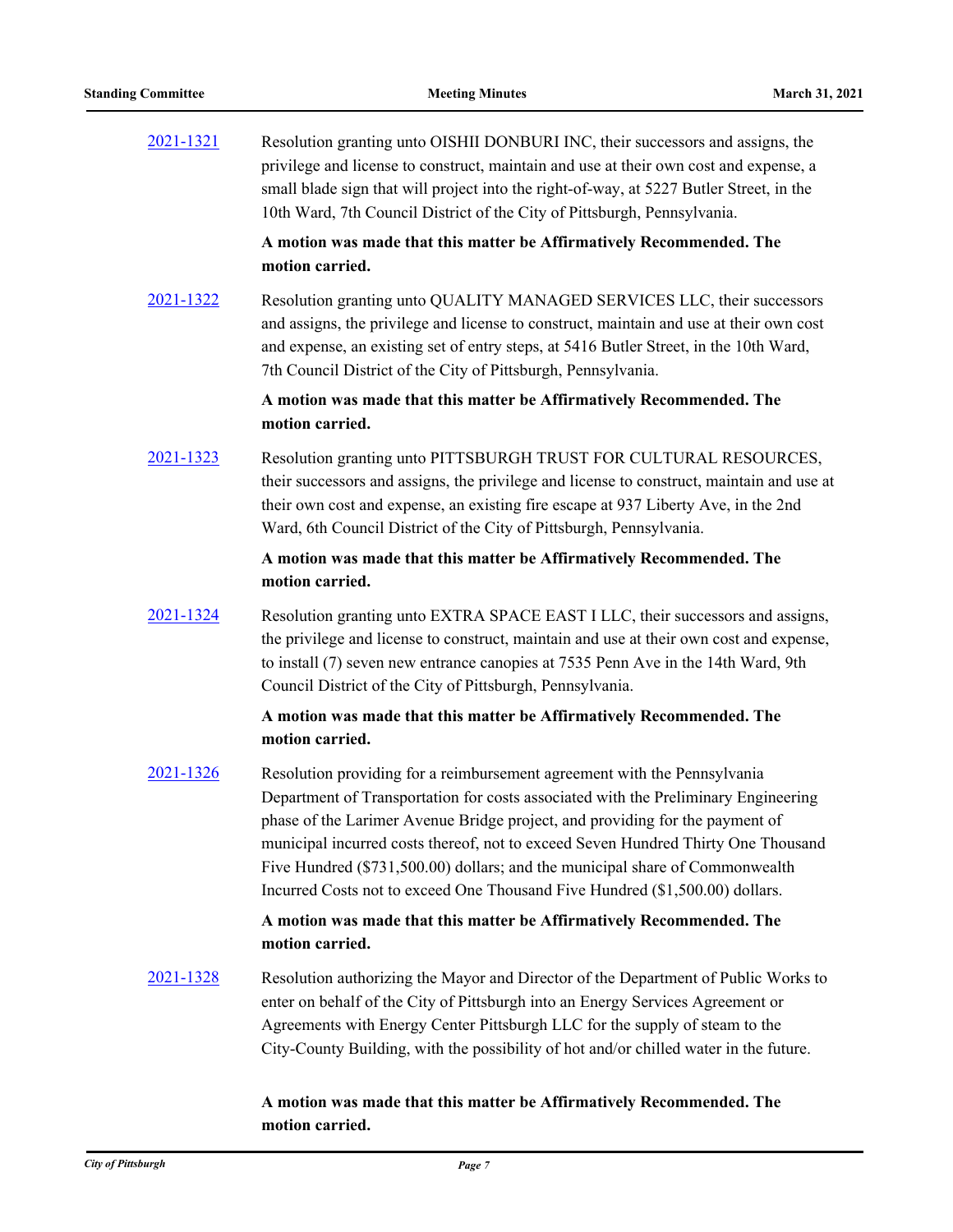# **LAND USE AND ECONOMIC DEVELOPMENT COMMITTEE, MR. WILSON, CHAIR**

# **SUPPLEMENTAL - NEW PAPERS**

[2021-1359](http://pittsburgh.legistar.com/gateway.aspx?m=l&id=/matter.aspx?key=26198) Ordinance amending Title VII Business Licensing, Article X Rental of Residential Housing Chapter 782 Temporary Eviction Regulation For Disease Prevention and Control Due to COVID-19 to strengthen its policy directives through certain technical and substantive revisions.

#### **SPONSOR /S:** COUNCIL MEMBER GROSS

# **A motion was made that this matter be AMENDED BY SUBSTITUTE. The motion carried.**

[2021-1359](http://pittsburgh.legistar.com/gateway.aspx?m=l&id=/matter.aspx?key=26198) Ordinance amending Title VII Business Licensing, Article X Rental of Residential Housing Chapter 782 Temporary Eviction Regulation For Disease Prevention and Control Due to COVID-19 to strengthen its policy directives through certain technical and substantive revisions.

**SPONSOR /S:** COUNCIL MEMBER GROSS

### **A motion was made that this matter be Affirmatively Recommended as Amended. The motion carried.**

#### **NEW PAPERS**

[2021-1334](http://pittsburgh.legistar.com/gateway.aspx?m=l&id=/matter.aspx?key=26172) Resolution authorizing the Mayor and the Director of City Planning to enter into a Memorandum of Understanding and/or an amended Memorandum of Understanding (MOU) with the Natural Resource Defense Council (NRDC) in support of the American Cities Climate Challenge. The MOU(s) shall be at no cost to the City.

### **A motion was made that this matter be Affirmatively Recommended. The motion carried.**

[2021-1335](http://pittsburgh.legistar.com/gateway.aspx?m=l&id=/matter.aspx?key=26173) Ordinance amending the Pittsburgh Code, Title Nine, Zoning, Article I, Section 902.03 Zoning Map, by changing from RM-H, Multi-Unit Residential High Density, to LNC, Local Neighborhood Commercial sixteen parcels in the Allegheny County Block and Lot System, 12th Ward; and changing from R1D-H, Single Unit Detached Residential High Density to LNC, Local Neighborhood Commercial thirteen parcels in the Allegheny County Block and Lot System, 12th Ward. *(Needs to be held for Public Hearing)*

> **A motion was made that this matter be Held for a CABLECAST Public Hearing. The motion carried.**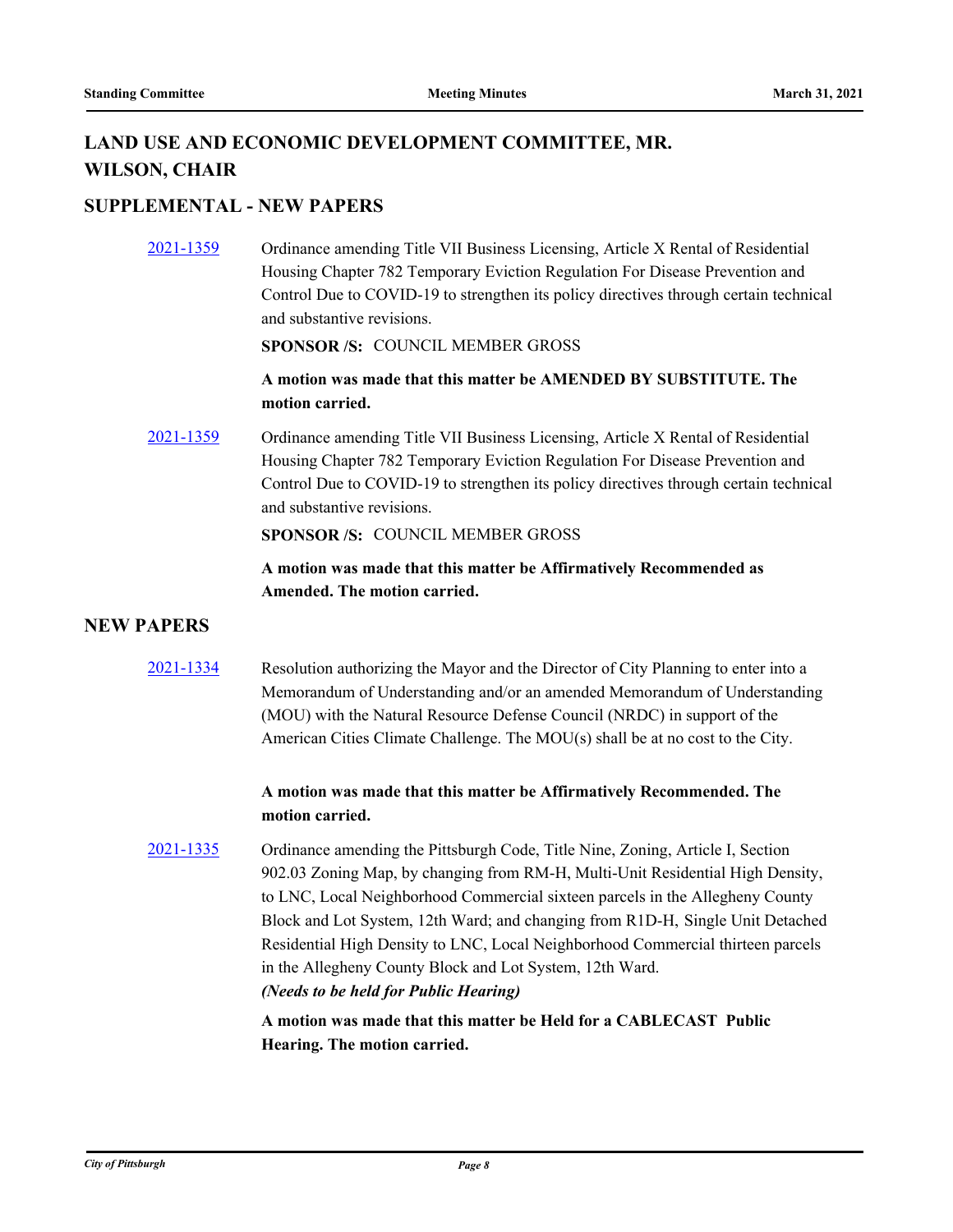# **INNOVATION, PERFORMANCE AND ASSET MANAGEMENT COMMITTEE, MRS. STRASSBURGER, CHAIR**

# **SUPPLEMENTAL - NEW PAPERS**

 $\frac{2021-1353}{2021-1353}$  $\frac{2021-1353}{2021-1353}$  $\frac{2021-1353}{2021-1353}$  Resolution authorizing the Mayor and the Director of the Department of Innovation & Performance, on behalf of the City of Pittsburgh, to enter into a no-cost professional service agreement or agreements to work with experts from the Johns Hopkins University Center for Government Excellence ("GovEx") to elevate data governance practice across the City.

#### **A motion was made that this matter be Affirmatively Recommended. The motion carried.**

# **NEW PAPERS**

[2021-1338](http://pittsburgh.legistar.com/gateway.aspx?m=l&id=/matter.aspx?key=26176) Resolution authorizing the Director of the Department of Innovation and Performance, on behalf of the City of Pittsburgh, to enter into an agreement or agreements with certain individuals in conjunction with the Department of Innovation and Performance's "Pro-Code-O" program that will provide additional support for the Innovation and Performance initiatives at no cost to the City.

> **A motion was made that this matter be Affirmatively Recommended. The motion carried.**

#### **INTERGOVERNMENTAL AFFAIRS COMMITTEE, MS. GROSS, CHAIR**

#### **DEFERRED PAPERS**

[2020-0634](http://pittsburgh.legistar.com/gateway.aspx?m=l&id=/matter.aspx?key=25443) Resolution adopting Plan Revision to the City of Pittsburgh's Official Sewage Facilities Plan for proposed land development located at 316 S. Highland Ave. at the parcel number 84-K-260, Pittsburgh, PA 15206.

> **A motion was made that this matter be Held in the Committee on Intergovernmental Affairs, due back by 5/12/2021. The motion carried.**

#### **NEW PAPERS**

[2021-1329](http://pittsburgh.legistar.com/gateway.aspx?m=l&id=/matter.aspx?key=26167) Resolution adopting Plan Revision to the City of Pittsburgh's Official Sewage Facilities Plan for the 3500 Forbes Avenue, Pittsburgh, PA 15213.